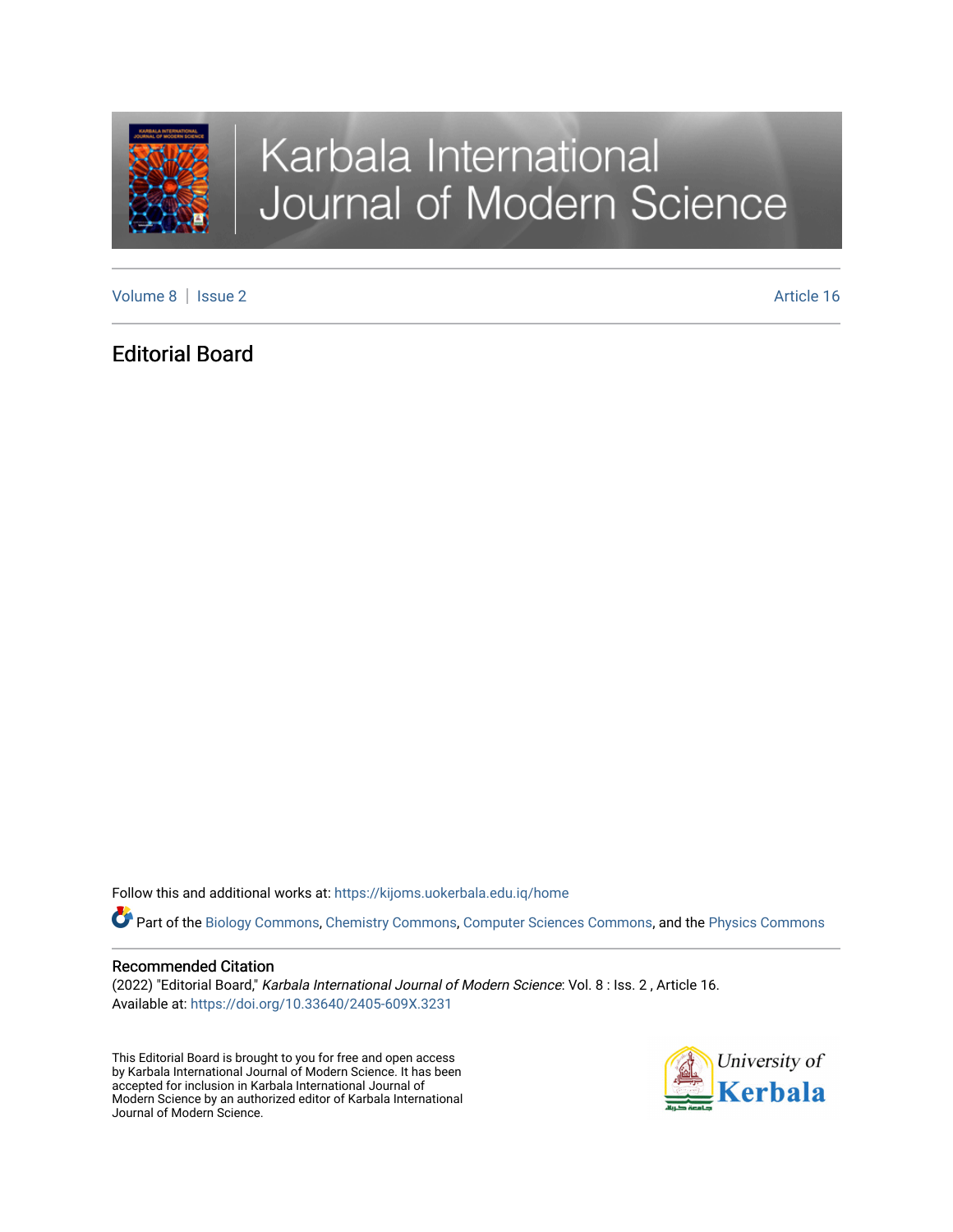# Editorial Board

# Creative Commons License



This work is licensed under a [Creative Commons Attribution-Noncommercial-No Derivative Works 4.0](http://creativecommons.org/licenses/by-nc-nd/4.0/) [License](http://creativecommons.org/licenses/by-nc-nd/4.0/).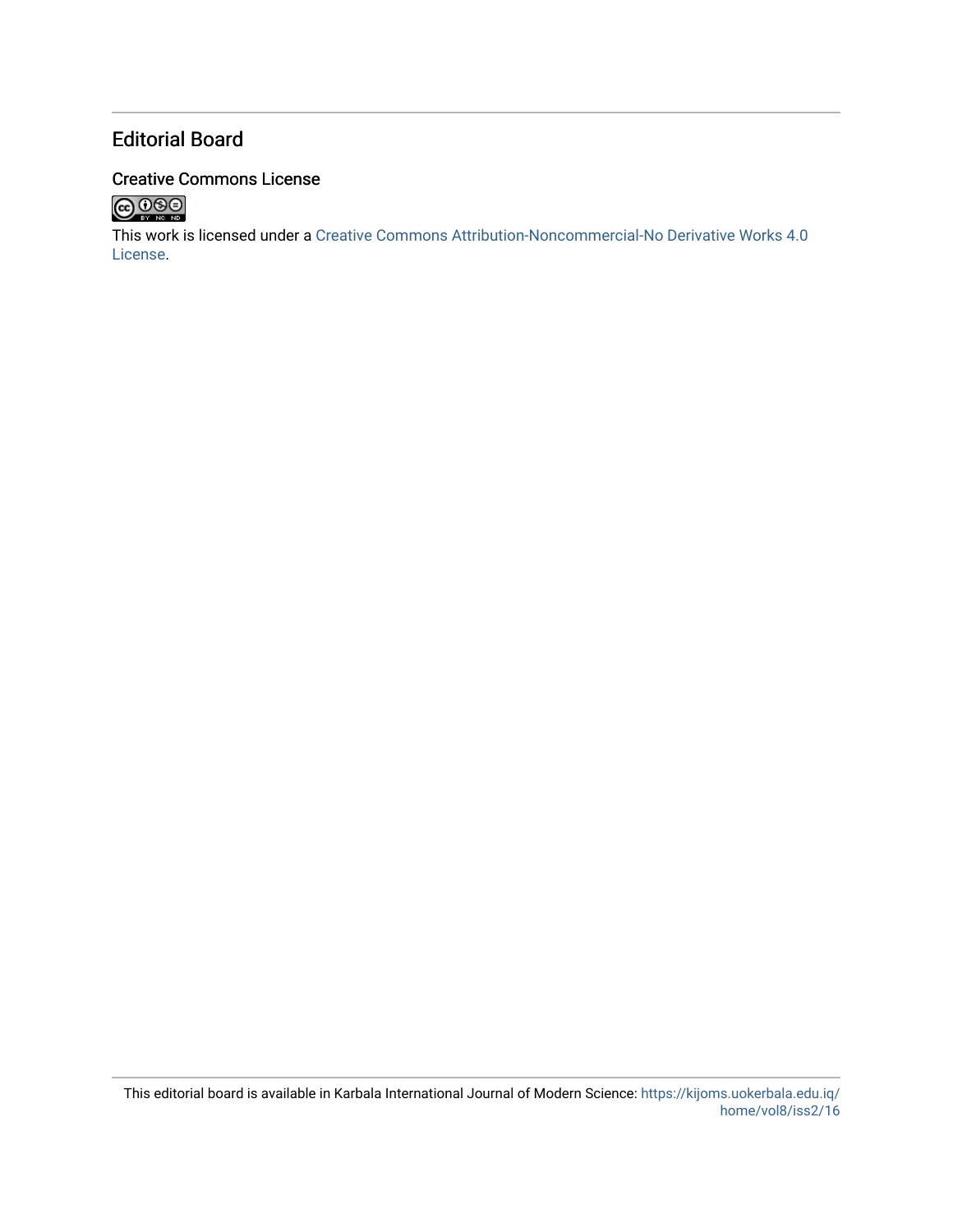# **Editorial Board**

#### **Editor in Chief**

**Prof. Dr. Ahmed M. Abdul-Lettif**  *Department of Physics, College of Science, University of Karbala, Iraq Email: abdulateef1962@gmail.com*

#### **Managing Editor**

**Prof. Dr. Amir Abdul Ameer Mohammed-Ali**  *Department of Physics, College of Science, University of Karbala, Iraq Email: mohammedali\_1953@yahoo.com*

**Prof. Dr. Rajendra Acharya** *Singapore Institute of Technology, Singapore*

**Assit. Prof. Abbas Mohammed Ali** *Iraqi University of Information Technology, Iraq*

**Prof. Dr. Nawras Mohammed Shaheed Al-Dahan**

 *Department of Physics, College of Science, University of Kerbala, Iraq*

**Prof. Dr. Amin H. Al-Khursan** *Physics Department, College of Science, Thi-Qar University, Iraq*

### **Prof. Dr. Basim Khlail Nile Awad Al-Seedi**

*Sanitary and water resources engineering, President of the University of Kerbala, Iraq*

**Assist. Prof. Dr. Najeh Hashem Kadhem AL-Rahemy** *Department of Biology, College of Science, University of Kerbala, Iraq*

**Prof. Dr. Wafaa Sadeq Al-wazni** *Department of Biology, College of Science, University of Kerbala, Iraq*

**Prof. Dr. Hakan Arslan** *Department of Chemistry, Faculty of Arts and Science, Mersin University, Turkey*

# **Prof. Dr. Ali Reza Ashrafi**

*Department of Pure Mathematics, Faculty of Mathematical Science, University of Kashan, Iran*

#### **Prof. Dr. Kazuharu Bamba**

*Particle Cosmology and Gravitational Theories Group, Division of Human Support System Faculty of Symbiotic Systems Science Fukushima University, Fukushima 960-1296, Japan*

**Prof. Dr. Jinde Cao**  *Dean, School of Mathematics, Southeast University, Nanjing 210096, China, UK*

#### **Prof. Dr. Santo Caracappa**

*Prof. of Infectious diseases and veterinary police, University of Messina Faculty of Veterinary Medicine, Italy*

#### **Executive Editor**

**Prof. Dr. Mudar Ahmed Abdulsattar** *Ministry of Science and Technology, Baghdad, Iraq Email:mudarahmed3@yahoo.com*

#### **Members**

**Prof. Dr. M. Teresa Cuberes** *Group of Nanotechnology and Materials, UCLM Laboratory of Nanotechnology, University of Castilla-La Mancha, Spain*

**Prof. Dr. Asantha R. Cooray** *Dept. of Physics & Astronomy, University of California, USA*

**Prof. Dr. Raf Dewil**

*Professor of Chemical Engineering, KU Leuven (University of Leuven), Department of Chemical Engineering, Process and Environmental Technology Lab, Jan-Pieter De Nayerlaan 5,2860 Sint-Katelijne-Waver, Belgium*

#### **Assoc. Prof. Gareth John Dyke**

*Ocean and Earth Science (National Oceanography Centre), University of Southampton, Waterfront Campus, European Way, Southampton SO14 3ZH UK, Hungary*

#### **Prof. Dr. Anton Ficai**

*POLITEHNICA University of Bucharest, Faculty of Applied Chemistry and Materials Science, Department of Oxide Materials and Nanomaterials, Romania*

**Prof. Dr. Boris Furtula** *Chemistry Department, Faculty of Science, University of Kragujevac, Serbia*

**Prof. Dr. Cristobal Noe Aguilar Gonzalez** *Full professor of Biotechnology Head Researcher of the Group of Bioprocesses and Bioproducts, Food Research Department. School of Chemistry Universidad Autónoma de Coahuila Saltillo Coahuila 25280. México*

**Prof. Dr. Fikrat M Hassan** *Department of biology, University of Baghdad, Iraq*

**Prof. Dr. Aboul Ella Hassanien** *Professor at Cairo University Faculty of Computers & Information Information Technology Department, Egypt*

**Dr. Lin Huang** *Institute of Chemical and Engineering Sciences, Singapore*

**Prof. Dr. Falah Hassan Hussein** *Emeritus Professor, College of Pharmacy, University of Babylon, Babylon - Hilla - IRAQ*

**Assist. Prof. Dr. Baker A. Joda**  *Department of Chemistry, College of Science, University of Kerbala, Iraq*

> **Prof. Dr. Palle Jorgensen**  *Department of Mathematics, The University of Iowa, USA*

**Dr. Triantafyllos Kanakis** *Programme Leader of Computer Networks Engineering, Faculty of Arts, Science & Technology, University of Northampton, UK*

#### **Prof. Dr. Hamid Reza Karimi**

*Professor of Applied Mechanics, Department of Mechanical Engineering, Politecnico di Milano, Milan, Italy*

**Prof. Dr. Adem Kilicman**  *Department of Mathematics, UPM, Malaysia*

**Associate Prof. Dr. George Z. Kyzas** *Department of Petroleum Engineering, Eastern Macedonia and Thrace Institute of Technology, Kavala, Greece*

**Prof. Dr. Rafal M. Lukasik** 

*Professor of Chemical Engineering Unit of Bioenergy Estrada do Paço do Lumiar 22 Building K2, Office 2009 1649-038 Lisbon, Portugal*

**Assoc. Prof. Dr. Ravindra Malik**  *Natural Sciences Department, Albany State University, USA*

**Prof. Dr. Fouad Attia Majeed** *Department of Physics, College of Education, University of Babylon, Iraq*

**Prof. Dr. Oluwole Daniel Makinde** *Mathematics & Computations, Faculty of Military Science, Stellenbosch University, South Africa*

#### **Prof. Dr. Yannis Manolopoulos**

*Open University of Cyprus, Faculty of Pure & Applied Sciences. Aristotle University of Thessaloniki, Head of the Department of Informatics, Greece*